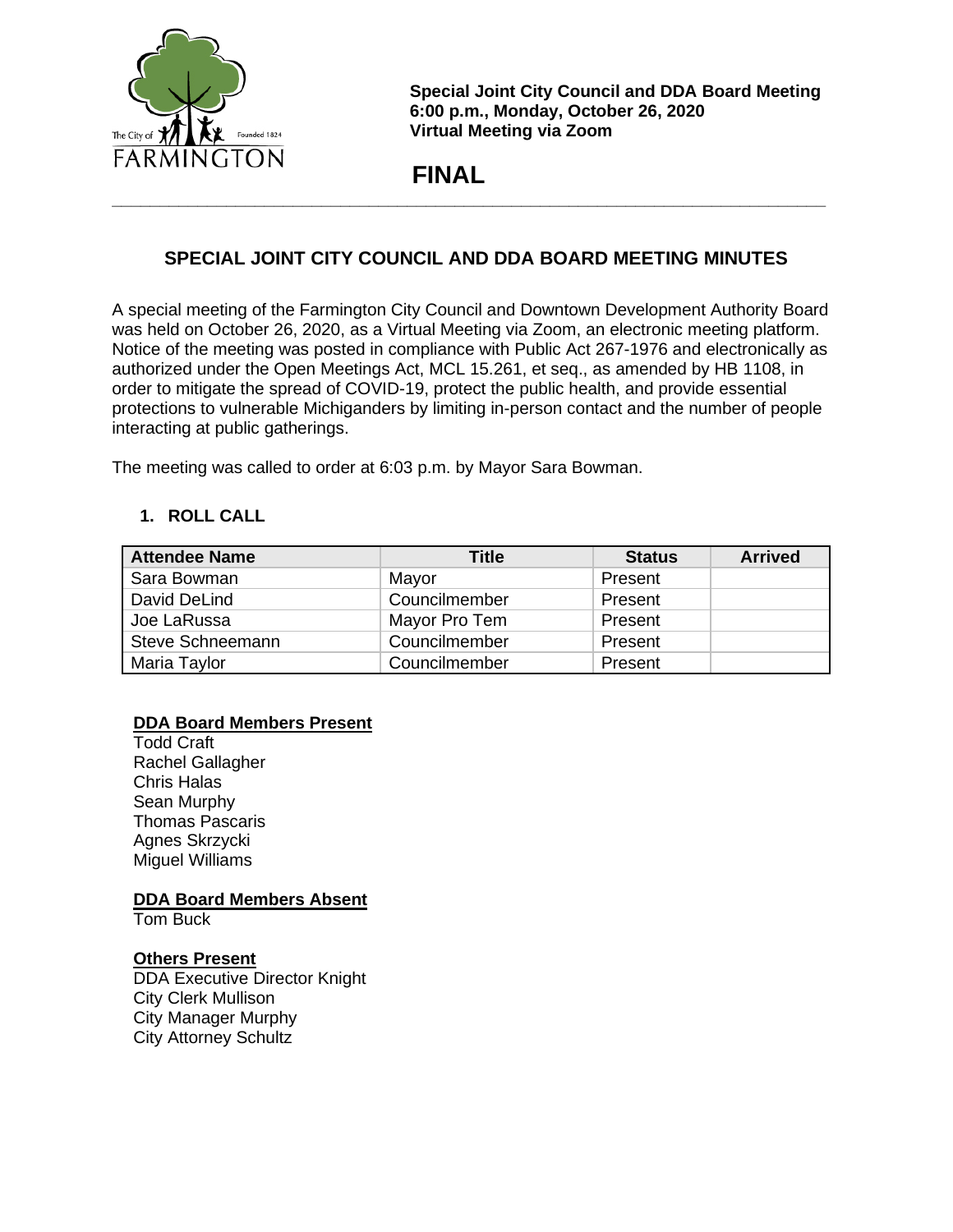### **2. APPROVAL OF AGENDA**

**Move to approve the agenda as presented.**

| <b>RESULT:</b>   | <b>APPROVED AS PRESENTED [UNANIMOUS]</b> |
|------------------|------------------------------------------|
| <b>MOVER:</b>    | LaRussa, Mayor Pro Tem                   |
| <b>SECONDER:</b> | Taylor, Councilmember                    |

### **3. DISCUSS THE PROFESSIONAL SERVICES AGREEMENT BETWEEN THE DOWNTOWN DEVELOPMENT AUTHORITY (DDA) AND 360 EVENT PRODUCTIONS, LLC; AND REVIEW THE MEMORANDUM OF UNDERSTANDING BETWEEN THE CITY OF FARMINGTON AND THE DDA REGARDING THE FARMINGTON FOUNDERS FESTIVAL**

Mayor Sara Bowman and Executive Director of the Farmington Downtown Development Authority Kate Knight summarized an agreement for approval to retain 360 Productions to plan and execute the 2021 and 2022 Founders Festival.

This will be a two year contract between 360 Productions and the Downtown Development Authority that will utilize statutory authorities held by the DDA and enumerates obligations and release from obligations. Also presented was a Memorandum of Understanding between the City and the DDA. Questions were asked and answered about city representation required, staffing, and funding.

**Move to approve the Professional Services Agreement with 360 Event Productions, LLC, as proposed, subject to the City and the DDA also entering into the Memorandum of Understanding relating to the Farmington Founders Festival, as proposed.\*\***

| <b>APPROVED AS PRESENTED [UNANIMOUS]</b>                      |
|---------------------------------------------------------------|
| Skrzycki, DDA Boardmember                                     |
| Williams, DDA Boardmember                                     |
| Craft, Gallagher, Halas, Murphy, Pascaris, Skrzycki, Williams |
| <b>Buck</b>                                                   |
|                                                               |

**Move to approve the Memorandum of Understanding between the City and the DDA regarding the Farmington Founders Festival, as presented.\*\***

| <b>RESULT:</b>   | <b>APPROVED AS PRESENTED [UNANIMOUS]</b>                      |
|------------------|---------------------------------------------------------------|
| <b>MOVER:</b>    | Williams, DDA Boardmember                                     |
| <b>SECONDER:</b> | Pascaris, DDA Boardmember                                     |
| AYES:            | Craft, Gallagher, Halas, Murphy, Pascaris, Skrzycki, Williams |
| <b>ABSENT:</b>   | <b>Buck</b>                                                   |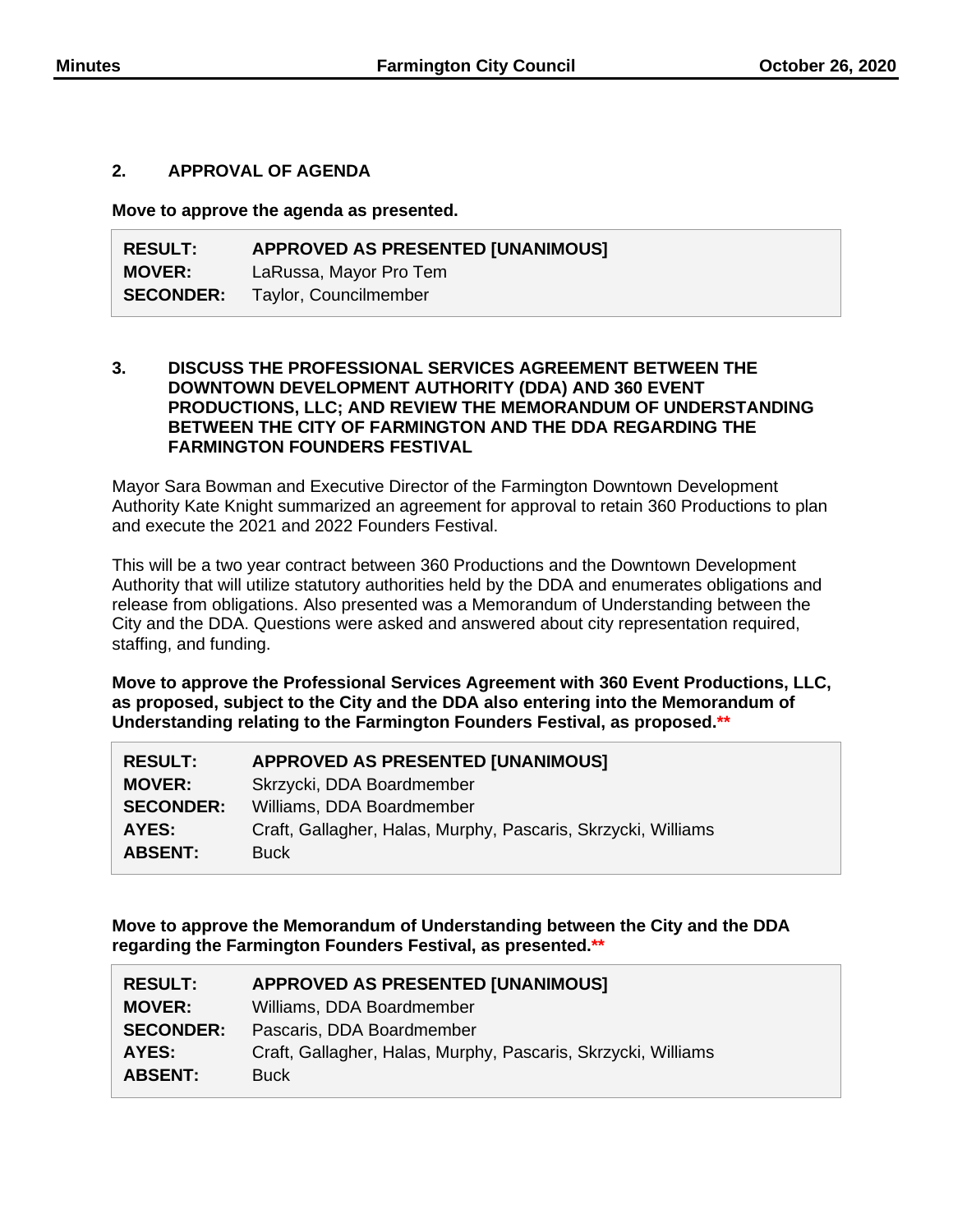#### **4. REVIEW AND DISCUSS THE MEMORANDUM OF UNDERSTANDING BETWEEN THE CITY OF FARMINGTON AND THE DOWNTOWN DEVELOPMENT AUTHORITY REGARDING THE FARMINGTON FOUNDERS FESTIVAL**

Bowman requested review and approval of a Memorandum of Understanding providing that the City will undertake the obligations under the DDA/360 Productions Event Agreement on behalf of the DDA.

**Move to approve the Memorandum of Understanding between the City and the DDA regarding the Farmington Founders Festival, as presented.\*\***

| <b>RESULT:</b>   | <b>APPROVED AS PRESENTED [UNANIMOUS]</b>    |
|------------------|---------------------------------------------|
| <b>MOVER:</b>    | LaRussa, Mayor Pro Tem                      |
| <b>SECONDER:</b> | Schneemann, Councilmember                   |
| AYES:            | DeLind, LaRussa, Schneemann, Taylor, Bowman |

### **5. CONSIDERATION TO APPROVE (1) A RESOLUTION CONCERNING THE ACQUISITION OF PROPERTY AND APPROVING DECLARATION OF NECESSITY AND TAKING AND, (2) A DECLARATION OF TAKING FOR A TEMPORARY CONSTRUCTION EASEMENT WITH FAIR MARKET VALUE IN THE AMOUNT OF \$6,900.00 OVER PARCEL 23-28-280-014 (CHASE BANK) FOR THE CONSTRUCTION OF THE FARMINGTON ROAD STREETSCAPE PROJECT**

City Attorney Schultz explained why a Temporary Construction Easement is needed over the Chase Bank Property (parcel 23-28-280-014) to facilitate the removal and replacement of certain sidewalk areas, the removal and/or construction of certain pedestrian improvements, and the installation of new landscaping. Most of the work will be completed within the adjacent public right-of-way. To formalize the valuation in the form of an offer, the City Manager and DDA Director have worked with the City Attorney to prepare a Resolution Concerning the Acquisition of Temporary Easement and approving Declaration of Necessity and Taking. A Declaration of Taking would allow the City to begin proceedings to acquire the Temporary Easement in accordance with the Uniform Condemnation Procedures Act, Public Act 87 of 1980, as set forth in MCL 213.51 et seq.

**Move to approve of (1) a Resolution concerning the acquisition of property and approving Declaration of Necessity and Taking and, (2) a Declaration of Taking for a Temporary Construction Easement with fair market value in the amount of \$6,900.00 over parcel 23-28-280-014 for the construction of the Farmington Road Streetscape Project.\*\***

| <b>RESULT:</b>   | <b>APPROVED AS PRESENTED [UNANIMOUS]</b>    |  |
|------------------|---------------------------------------------|--|
| <b>MOVER:</b>    | DeLind, Councilmember                       |  |
| <b>SECONDER:</b> | Taylor, Councilmember                       |  |
| AYES:            | LaRussa, Schneemann, Taylor, Bowman, DeLind |  |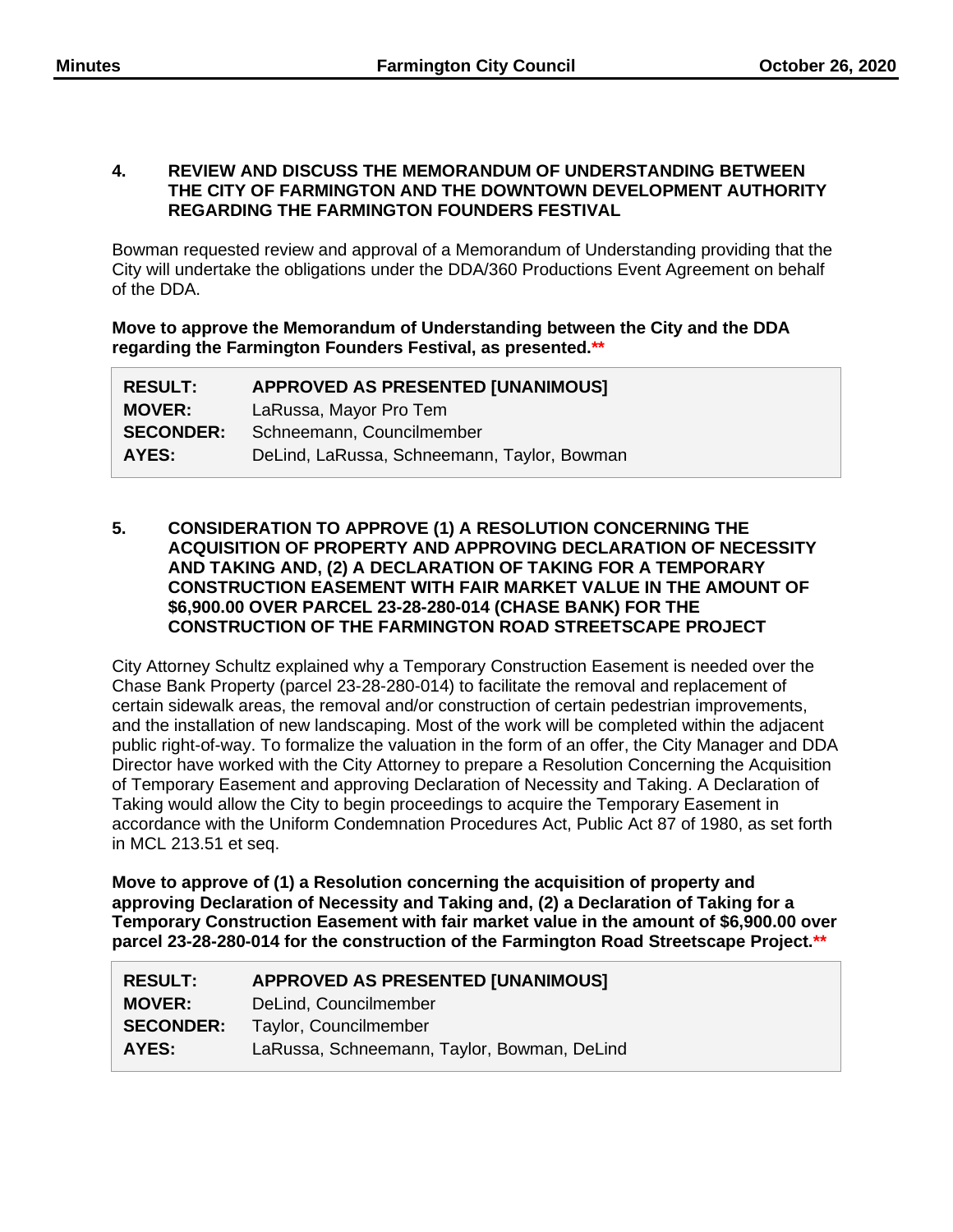**6. CONSIDERATION TO APPROVE (1) A RESOLUTION CONCERNING THE ACQUISITION OF PROPERTY AND APPROVING DECLARATION OF NECESSITY AND TAKING AND, (2) A DECLARATION OF TAKING FOR A TEMPORARY CONSTRUCTION EASEMENT WITH FAIR MARKET VALUE IN THE AMOUNT OF \$5,300.00 OVER PARCEL 23-28-280-012 (CVS) FOR THE CONSTRUCTION OF THE FARMINGTON ROAD STREETSCAPE PROJECT**

Schultz indicated that a Temporary Construction Easement is also needed over the CVS Property (parcel 23-28-280-012) to facilitate the removal and replacement of certain sidewalk areas, the removal and/or construction of certain pedestrian improvements, and the installation of new landscaping.

**Move to approve of (1) a Resolution concerning the acquisition of property and approving Declaration of Necessity and Taking and, (2) a Declaration of Taking for a Temporary Construction Easement with fair market value in the amount of \$5,300.00 over parcel 23-28-280-012 for the construction of the Farmington Road Streetscape Project.\*\***

| <b>RESULT:</b>   | <b>APPROVED AS PRESENTED [UNANIMOUS]</b>    |  |
|------------------|---------------------------------------------|--|
| <b>MOVER:</b>    | LaRussa, Mayor Pro Tem                      |  |
| <b>SECONDER:</b> | DeLind, Councilmember                       |  |
| AYES:            | Schneemann, Taylor, Bowman, DeLind, LaRussa |  |

# **7. OTHER BUSINESS**

Knight said the DDA received acknowledgement from MDOT that their request had been approved to move the TAP grant from 2021 to construction cycle 2022.

Knight also unveiled the new logo to be used with the pending Social District. Chris Halas spoke about the design of the logo as well as the Social District plans.

# **8. PUBLIC COMMENT**

No public comment was heard.

# **9. BOARD & COUNCIL COMMENT**

Halas expressed excitement about progress to be made for Farmington Road and wondered whether any sort of good will offering had been made to CVS or Chase. Schultz responded that the City is sensitive to the fact that these property owners are taxpayers and members of the business community and that the City will do what it can to keep any interaction professional, civil, and non-adversarial.

Craft thanked Bowman, Knight, DDA Promotions Coordinator Jessica Westendorf, and the DDA Board for all of the extra meeting time they have participated in recently. He stated that their time and energy was greatly appreciated.